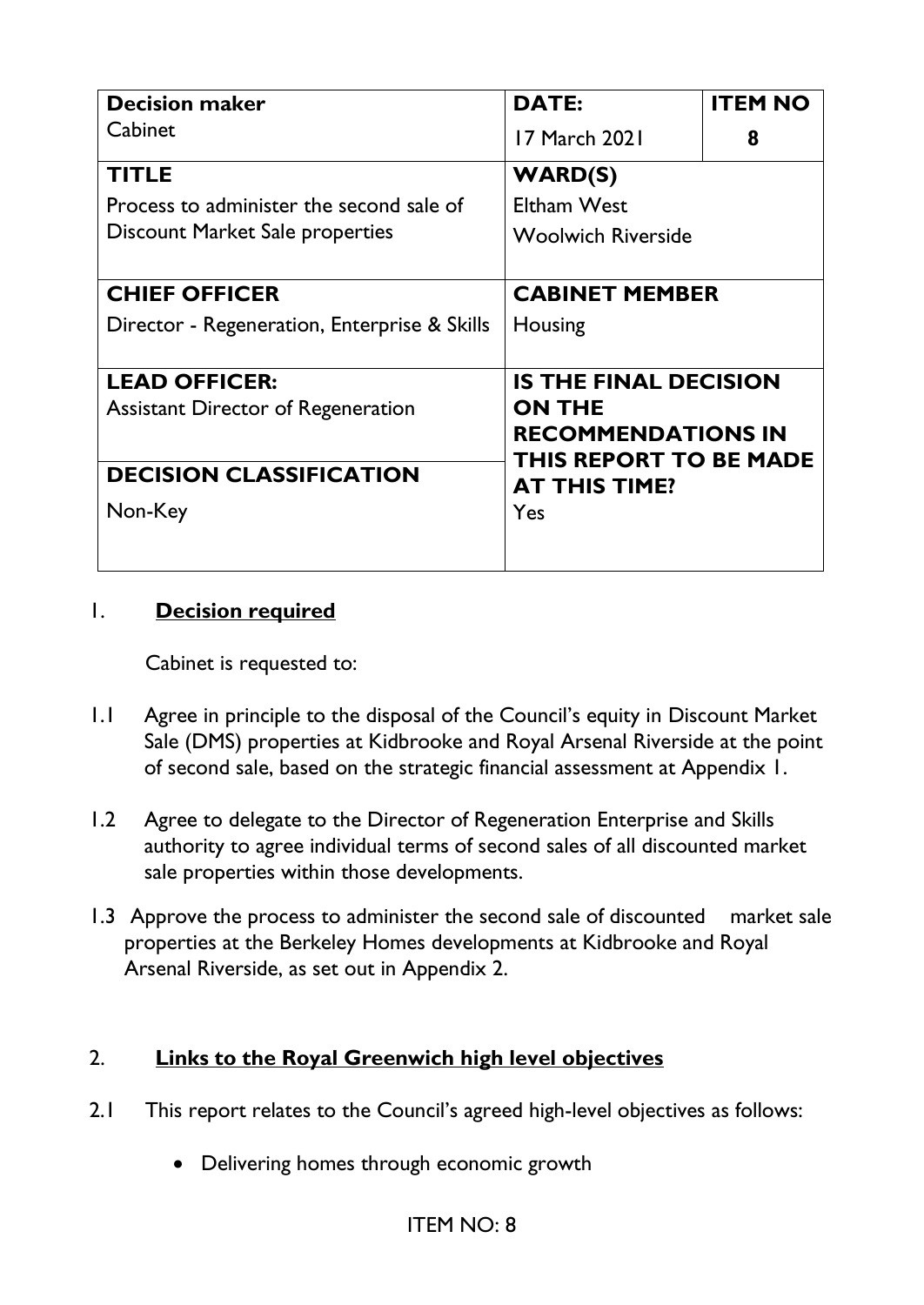The report recommends that Cabinet agree a process for disposal for second sale of one and two bedroom discounted market sales properties in Kidbrooke and Royal Arsenal Riverside on the basis of a strategic financial assessment at Appendix 1

• A strong, vibrant and well-run Borough

The report recommends that the strategic financial assessment provide the basis for an in principle decision to dispose of all DMS properties at the point of second sale, as they do not represent the best use of Council funds.

### 3. **Purpose of Report and Executive Summary**

- 3.1 The Royal Borough of Greenwich is committed to delivering, managing, maintaining and increasing the supply of quality affordable housing for residents of the Royal Borough. The strategic financial assessment at Appendix 1 shows that purchase of the DMS properties at the point of second sale yields a negative NPV over a 30-year period if the properties were purchased to provide general needs housing stock in the HRA. It would, therefore, be more cost effective to dispose of the Council's equity. Housing and Safer Communities support an in-principle decision to dispose of the DMS properties at the point of second sale. The strategic financial assessment provides the basis for the proposed disposals process at Appendix 2.
- 3.2 The report sets out a process for the disposal of RBG equity in discounted market sales properties in Kidbrooke and Royal Arsenal Riverside. Current market values of one and two bedroom flats vary from £360,000 to £530,000, and the Council's equity share would therefore range from £72,000 to £159,000 in relation to current values. Of the existing total of 64 discounted market sale properties across the two developments there have been two second sales at Kidbrooke and four second sales at Royal Arsenal Riverside (although only two of these have proceeded through to completion). Since the properties are studio, one and two bedroom flats aimed at first time buyers, it is expected that the majority of the properties will be put on the market for a second sale within five to ten years. Cabinet is asked to approve the proposed disposal process at Appendix 2 and authorise the Director of Regeneration, Employment and Skills to agree individual second sales of all discounted market sales properties in Kidbrooke and Royal Arsenal Riverside.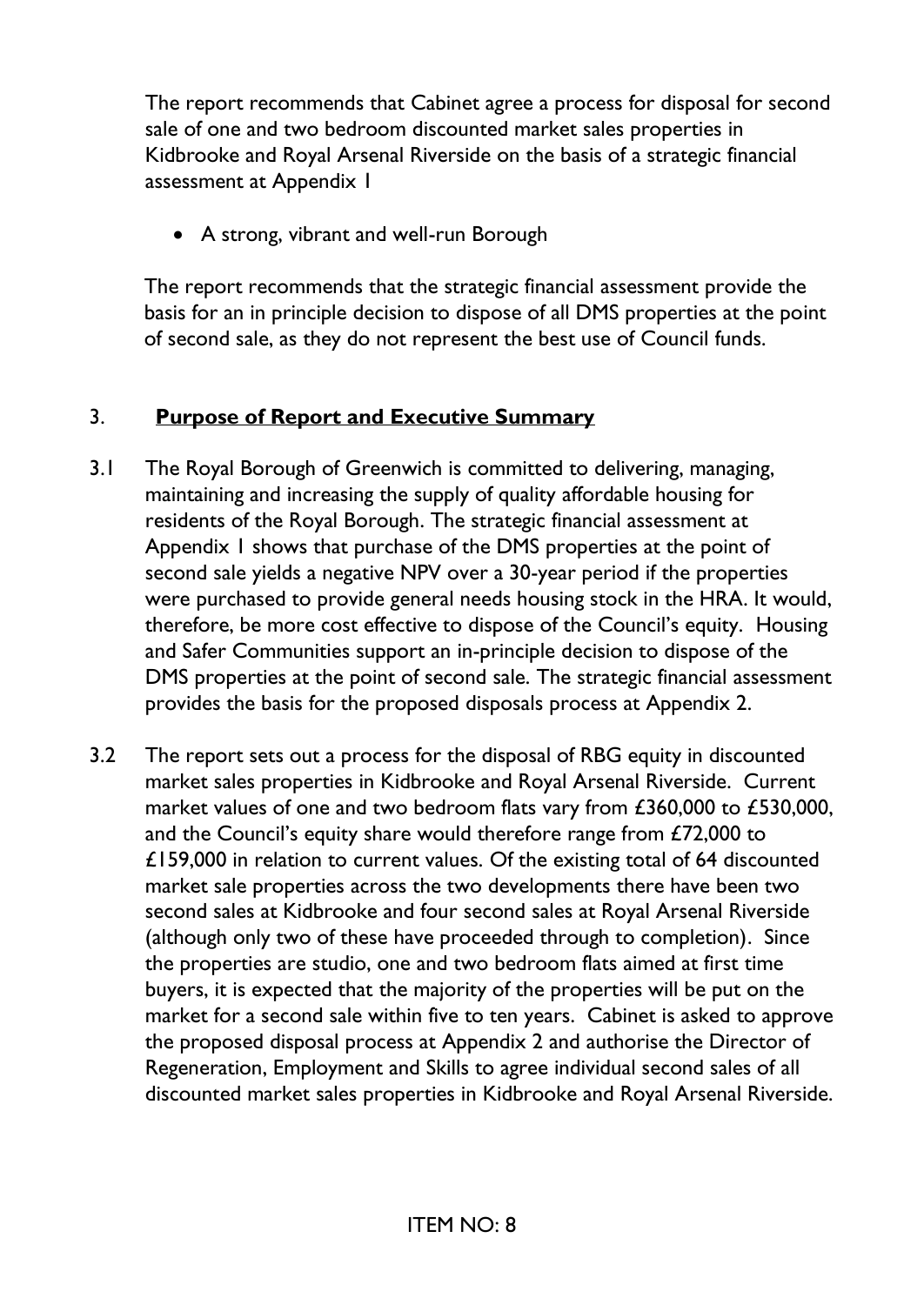### 4. **Introduction and Background**

- 4.1 Part of the affordable housing provision at Royal Arsenal and Kidbrooke Village, includes a portion of homes which are sold at a discount from their market value. These properties are known as discount market sale (DMS) properties.
- 4.2 To date 40 properties have been sold under this initiative at Royal Arsenal, and 24 at Kidbrooke Village. There will be further DMS properties built in future phases of the two developments. The properties are marketed by Berkeley Homes, and are mainly studio and one bed flats, with some two bedroom flats.
- 4.3 The properties at Kidbrooke Village are sold with a 30% market discount, and are sold at Royal Arsenal with a 20% market discount.
- 4.4 The requirements and processes which apply to the sale of the DMS properties, including upon subsequent disposals are set out in the consolidated Section 106 Agreement for the Kidbrooke development, which was made between (1) the Council, (2) Berkeley Homes (East Thames Ltd) and (3) Berkeley Homes PLC, and dated 18th December 2019; and the Section 106 Agreement for Royal Arsenal Riverside between (1) the Council, (2) Berkeley Fifty-Five Ltd and (3) Berkeley Homes (East Thames) Ltd dated 19<sup>th</sup> June 2013 ("the S106 Agreements").
- 4.5 The strategic financial assessment at Appendix 1 shows a negative Net Present Value (the discounting of all expenditure and income to show the true cost of an investment decision) over 30 years if RBG purchased the remaining equity in the DMS properties and retained them as part of the Council's housing stock, as follows:

| <b>Development</b> | <b>Bed Size</b> | <b>HRA Stock NPV</b> |
|--------------------|-----------------|----------------------|
| <b>RA</b>          | l bed           | $-E142,423.00$       |
| <b>RA</b>          | 2 bed           | $-£$ 191,699.00      |
| <b>KV</b>          | l bed           | $-£107,841.00$       |
| KV                 | 2 bed           | $-L179, 171.00$      |

4.6 The Council's Scheme of Delegation requires Cabinet approval to the sale of land and property assets above £100,000, where not in the disposals programme. Current market values mean that the Council's 30% equity in a two bedroom property in Kidbrooke is worth £159,000, and Cabinet would need to authorise the disposal of the Council's equity on an individual basis. However, Housing and Safer Communities have advised that they support the disposal of the Council's equity in all Kidbrooke and Royal Arsenal Riverside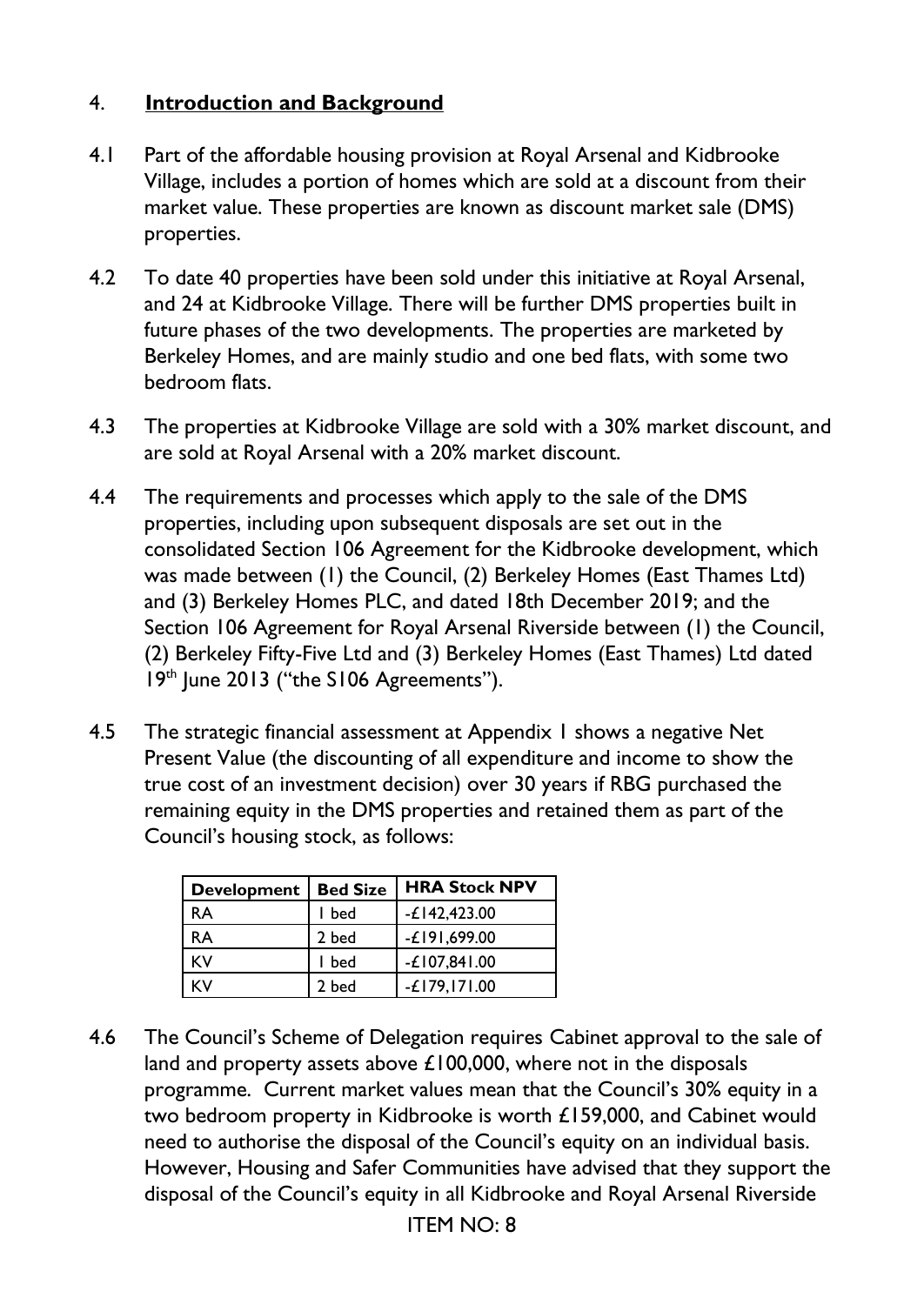DMS properties on the basis of the strategic financial assessment at Appendix 1. This report therefore recommends that Cabinet delegate to the Director of Regeneration, Enterprise and Skills the authority to agree disposal terms of individual DMS properties.

4.7 Appendix 2 sets out a proposed process for the disposal of the Council's interest in discounted market sales properties in Kidbrooke and Royal Arsenal Riverside.

## 5. **Available Options**

- 5.1 Option 1: Reject the strategic financial assessment and the draft process to administer the second sale of the DMS properties.
- 5.2 Option 2: Amend the strategic financial assessment and draft process to administer the second sale of the DMS properties.
- 5.3 Option 3: Approve the strategic financial assessment and draft process to administer the second sale of the DMS properties.

### 6. **Preferred Option**

6.1 Option 3 is the preferred option. Approving the proposed disposal process will enable the Council to fulfil its legal obligations to administer the second sales of the discounted market sale properties in the most efficient way.

#### 7. **Reasons for Recommendations**

7.1 It is important that RBG fulfils its legal obligations to administer the second sales of all DMS properties in an efficient way.

#### 8. **Consultation Results**

8.1 A letter was sent to all the DMS owners at Kidbrooke Village in 2019, to advise them of the staff contact details regarding any sale of their property, and with an outline of the obligations which both parties have to follow under the relevant Section 106 Agreement.

### 9. **Next Steps: Communication and Implementation of the Decision**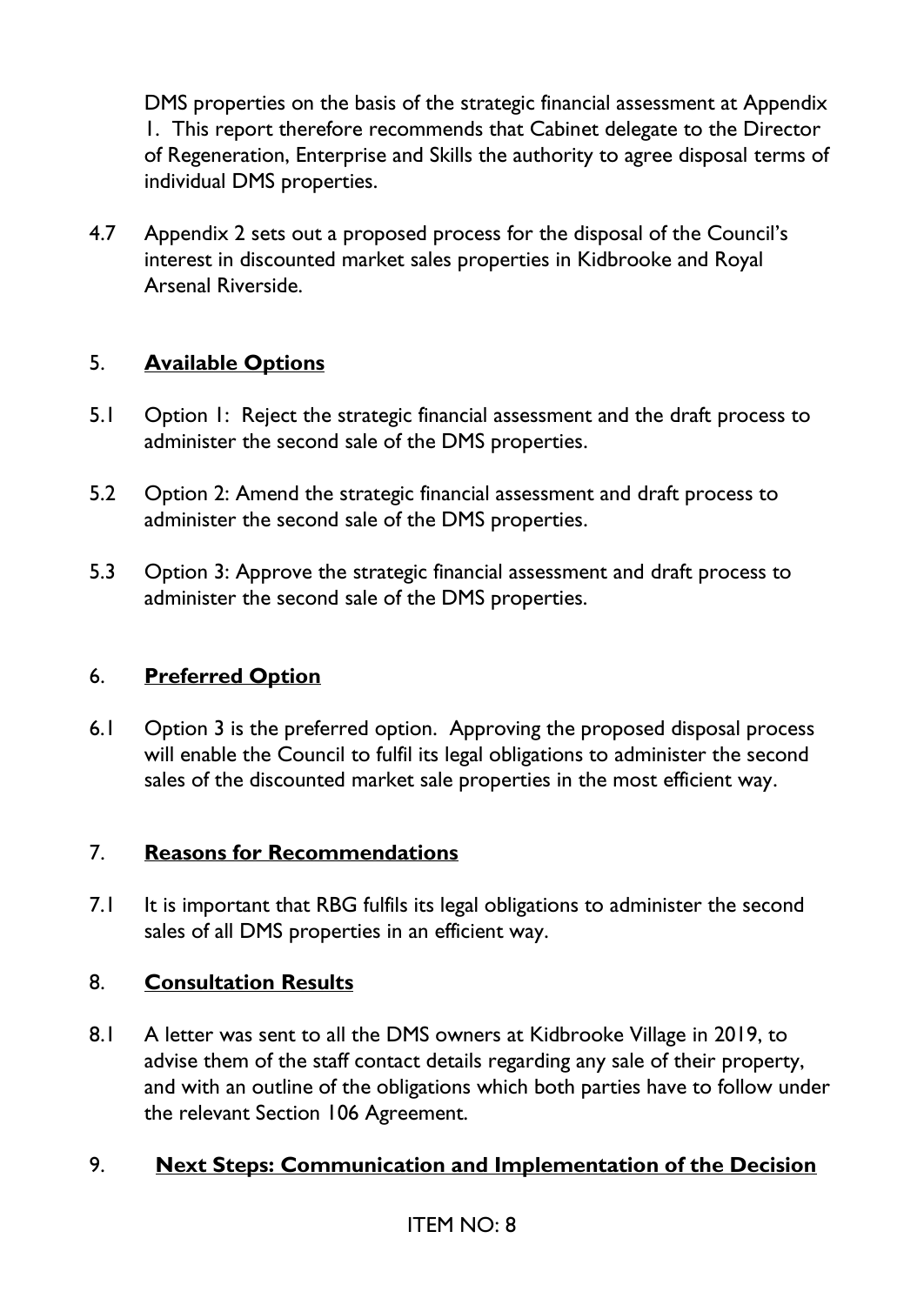- 9.1 The Housing New Supply Team will work with Legal Services, Finance and Valuations and Estates to implement the process effectively and ensure that the appropriate governance procedures are adhered to.
- 9.2 A letter and explanatory leaflet will be sent to all DMS owners at Kidbrooke and Royal Arsenal Riverside to advise them of the Council's decision and of the disposals process.

| <b>Issue</b>                                                                      | <b>Implications</b>                                                                                                                                                                                                                                                                                                                                                                                                                                                                                                                                                                                                                                                          | <b>Sign-off</b>                                                                                                        |
|-----------------------------------------------------------------------------------|------------------------------------------------------------------------------------------------------------------------------------------------------------------------------------------------------------------------------------------------------------------------------------------------------------------------------------------------------------------------------------------------------------------------------------------------------------------------------------------------------------------------------------------------------------------------------------------------------------------------------------------------------------------------------|------------------------------------------------------------------------------------------------------------------------|
| <b>Legal including</b><br>Human Rights<br>Act                                     | The Council may dispose of an interest in<br>land and property in any manner it wishes<br>provided best consideration is obtained. If<br>any disposal of an interest of more than 7<br>years is made at an undervalue then the<br>consent of the Secretary of State will be<br>required, unless the disposal falls within a<br>general disposal consent. It is proposed to<br>dispose of the properties at market value<br>which would be best consideration.<br>Either the Leader of the Council, or the<br>Cabinet, may delegate authority to the<br>Director of Regeneration Enterprise or<br>Skills to make the disposals under section<br>9E Local Government Act 2000. | Sangita Arya<br>Assistant Head of<br>Legal Services,<br>(Property and<br><b>Regeneration)</b><br>15th February<br>2021 |
| <b>Finance and</b><br>other resources<br>including<br>procurement<br>implications | Cabinet are requested to agree to the in<br>principle disposal of the Council's equity in<br>a number of Discount Market Sale<br>properties at Kidbrooke Village and Royal<br>Arsenal Riverside, at the point of second<br>sale, and to delegate the agreement of<br>individual terms to the Director of<br>Regeneration, Enterprise and Skills.<br>The strategic financial assessment at<br>Appendix I demonstrates that these<br>properties, if purchased within the Housing<br>Revenue Account as general needs stock,<br>would provide a negative NPV and would<br>require a significant HRA subsidy to make                                                             | Jason Coniam,<br>Accountancy<br><b>Business Change</b><br>Manager,<br>9 <sup>th</sup> February<br>2021                 |

# 10. **Cross-Cutting Issues and Implications**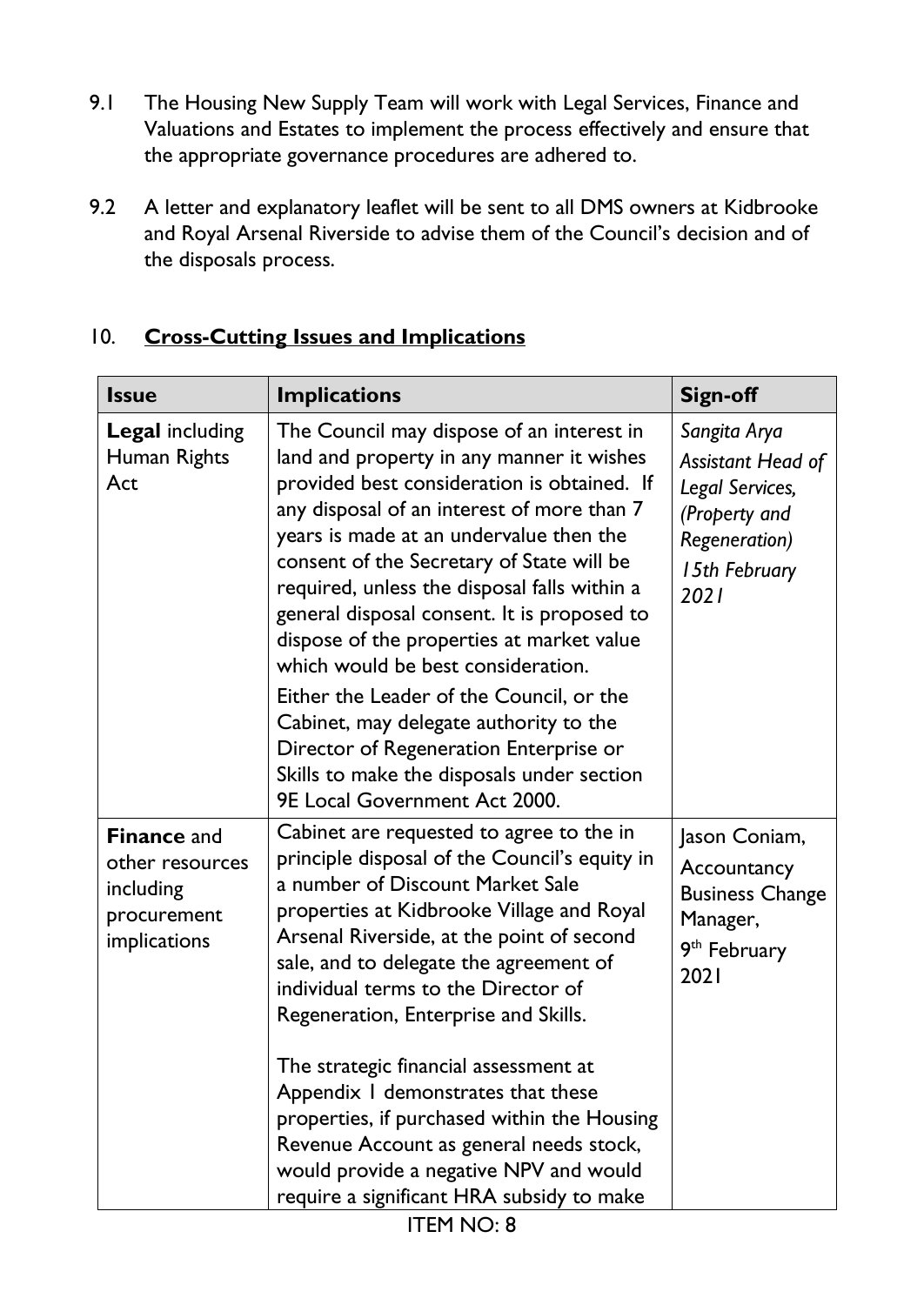|                                                          | them financially viable. Thus, the decision<br>requested appears to demonstrate best<br>value to the Council.<br>The Council has a legal requirement under<br>Section 123 of the Local Government Act<br>to ensure best consideration when<br>undertaking disposals, it is therefore<br>essential the calculation of market value on<br>a DMS unit is robust. The process<br>provided at appendix 2 provides a strong<br>procedure to ensure this is achieved.<br>As capital receipts are realised following a<br>second sale, these receipts will be used to<br>undertake a voluntary repayment of debt in<br>line with the receipts policy agreed as part<br>of the Corporate Capital Strategy, as<br>required. |                                                                                           |
|----------------------------------------------------------|-------------------------------------------------------------------------------------------------------------------------------------------------------------------------------------------------------------------------------------------------------------------------------------------------------------------------------------------------------------------------------------------------------------------------------------------------------------------------------------------------------------------------------------------------------------------------------------------------------------------------------------------------------------------------------------------------------------------|-------------------------------------------------------------------------------------------|
| <b>Housing and</b><br><b>Safer</b><br><b>Communities</b> | Housing considered whether these<br>properties would be suitable for use as<br>Temporary Accommodation. Although<br>there is a significant need for properties<br>within the borough it was the view that the<br>service charge arrangements would<br>complicate the use of these properties.                                                                                                                                                                                                                                                                                                                                                                                                                     | <b>Richard Parkin</b><br>Assistant<br>Director of<br>Housing<br><b>Services</b><br>2/2/21 |
| <b>Valuation &amp;</b><br><b>Estates</b>                 | Valuation & Estates will review the third<br>party valuation reports provided to RBG by<br>DMS prospective sellers and will advise the<br>DRES Housing New Supply Team if the<br>proposed figures are considered to<br>represent best consideration (i.e. market<br>value).                                                                                                                                                                                                                                                                                                                                                                                                                                       | Simon Marsh<br>Manager<br>(Valuations and<br>Estates)<br>3/2/21                           |
| <b>Equalities</b>                                        | The decisions recommended through this<br>paper have a remote or low relevance to<br>the substance of the Equality Act. There is<br>no apparent equality impact on end users.                                                                                                                                                                                                                                                                                                                                                                                                                                                                                                                                     | Fran Toomey<br>Interim Housing<br>New Supply<br>Manager<br>1/2/21                         |

11. The following documents are to be published with and form part of the report: